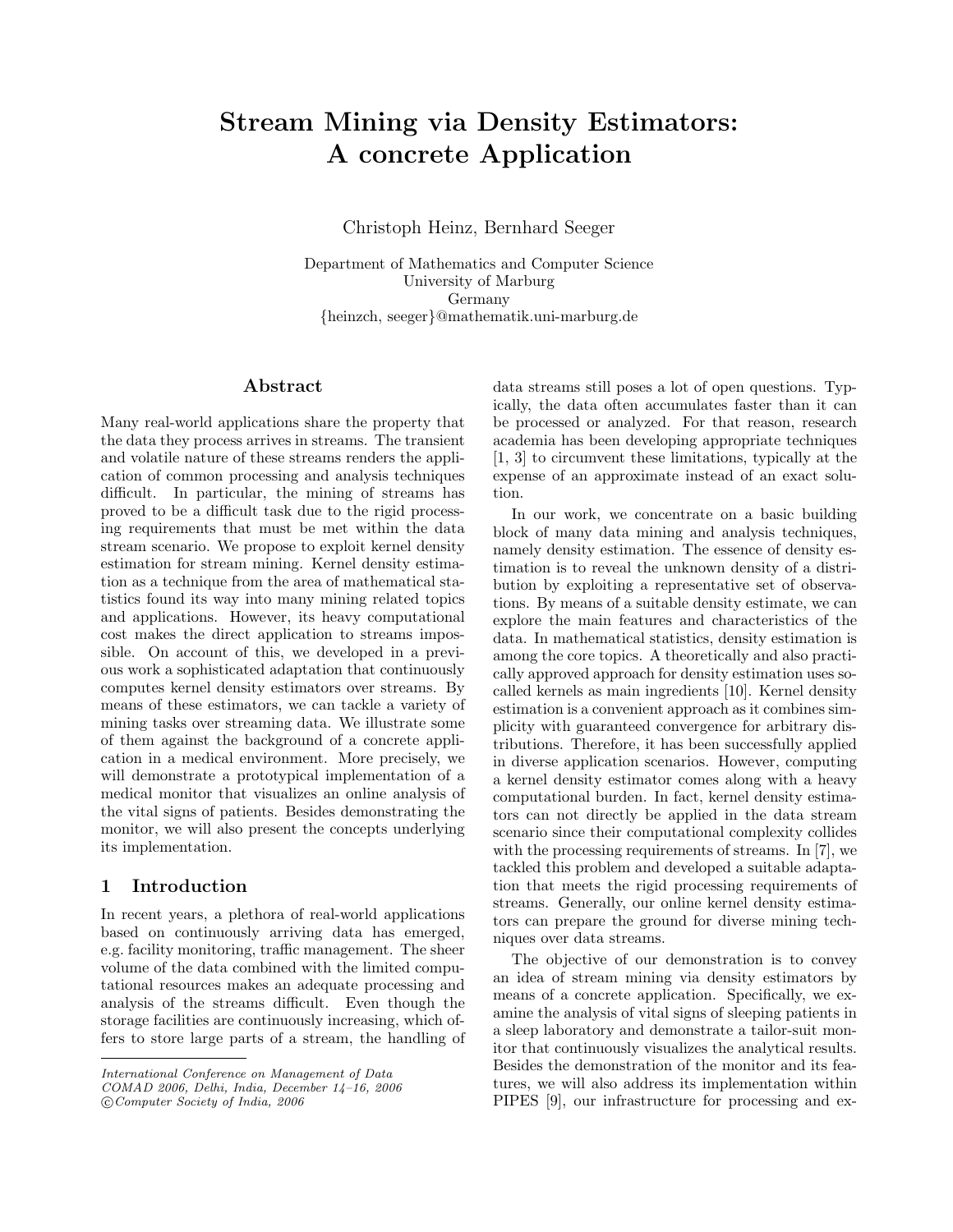ploring streams.

Before we go into the details of the demonstration, let us first briefly introduce kernel density estimators over data streams and discuss how to use them for stream mining.

# 2 Kernel Density Estimators over Data Streams

Point of origin is a given set of observations of an unknown random variable  $X$ . To understand  $X$  and its characteristics, the knowledge of its probability density function  $f$  is indispensable. With  $f$ , we have a comprehensive description of the distribution of  $X$ , i.e., we know the probabilities of all possible outcomes of X. To determine the probability of X being in an interval  $[a, b]$ , we simply have to integrate f with respect to  $[a, b]$ . However, in real-world scenarios neither X nor its associated density are known. Typically, the only information we have is a sample of representative values.

Kernel density estimation provides a convenient solution to this problem in form of a well-defined estimate of f. For a sample of independent and identically distributed observations  $X_1, ..., X_n$ , a kernel density estimator (KDE) is defined as

$$
\hat{f}(x) := \frac{1}{n} \sum_{i=1}^{n} \frac{1}{h} K\left(\frac{x - X_i}{h}\right) \tag{1}
$$

with bandwidth  $h$  and kernel function  $K$ . Note that a KDE essentially spreads the weight of each observation; h controls the width of this spread. It is worth mentioning that an appropriate setting of the bandwidth is crucial for the quality of a KDE while the setting of the kernel function is minor. For a detailed discussion of the principles of kernel density estimation, we refer to [10, 11].

In our context, we assume the stream to be a continuously increasing sequence of observations  $X_1, X_2, \ldots$ of an unknown random variable  $X$ . Since the stream processing requirements dictate single-pass algorithms and restrict the available memory to a constant amount, KDEs can not directly be applied to data streams. The approximate solution we present in [7, 5] continuously provides KDEs over data streams and inherently ensures that all stream processing requirements are met. The basic idea is to represent with one kernel not only one, but multiple observations. The overall number of these kernels is confined to a constant due to the limited amount of available memory. A necessary prerequisite to keep this number constant is the merge of kernels. Therefore, we developed a merge scheme that guarantees a minimum loss of accuracy. Besides the merge scheme, we also addressed suitable strategies for bandwidth and kernel function setting as well as for the underlying implementation.

# 3 Stream Mining via Density Estimators

By means of our online KDEs, a plethora of mining and analysis tasks for data streams can be tackled. The corresponding analysis methods use online KDEs as essential building blocks. As online KDEs are continuously computed, the methods can inherently keep pace with the stream. In the following, we briefly list a few of those methods. For the sake of simplicity, we concentrate on more basic ones, which already deliver valuable insights into the stream characteristics.

In order to get a first impression of the stream, we can plot the current online KDE, which gives a compact visualization of the already processed elements. By visually exploring the KDE, we can get a good grasp of the stream's basic characteristics, e.g., dense or less dense regions, local extrema. Moreover, a continuous observation of the plots allows us to capture current stream trends.

To get deeper insights into the stream, we can examine statistically important characteristics like mean, variance, value range, or quantiles. Those summary statistics deliver reasonable measures of the variability of the stream as well as of its general tendencies. We can efficiently determine them by evaluating the closed formulas online KDEs provide for their computation.

Besides plotting the density or computing summary statistics, we can also exploit online KDEs to draw more complex conclusions from the stream. Let us illustrate this for two practically relevant tasks: detecting outliers of a stream and estimating the selectivity of range queries.

In [6], we presented an initial approach to detect outliers while processing a data stream. The basic idea is to define an outlier in probabilistic terms. Intuitively, an outlier occurs seldom. Thus, if we take the current online KDE into account, the region the outlier fell into must have a low probability. More formally, we label an incoming element as an outlier if the probability for its local neighborhood falls below a preset threshold. Apparently, this definition has two main parameters: the width of the neighborhood and the threshold. These parameters basically control the sensitivity of the outlier detection. Hence, they must be appropriately chosen.

Another practically relevant task is to estimate the selectivity of range queries. Given a range query  $[a, b]$ , we want to determine the percentage of already processed stream elements that fell into  $[a, b]$ . An exact computation of this selectivity is unfeasible due to its storage requirements. Therefore, we propose to approximate the selectivity with the probability for a stream element to fall into  $[a, b]$ . This probability in turn can be computed with online KDEs; we only have to integrate them with respect to the interval  $[a, b]$ .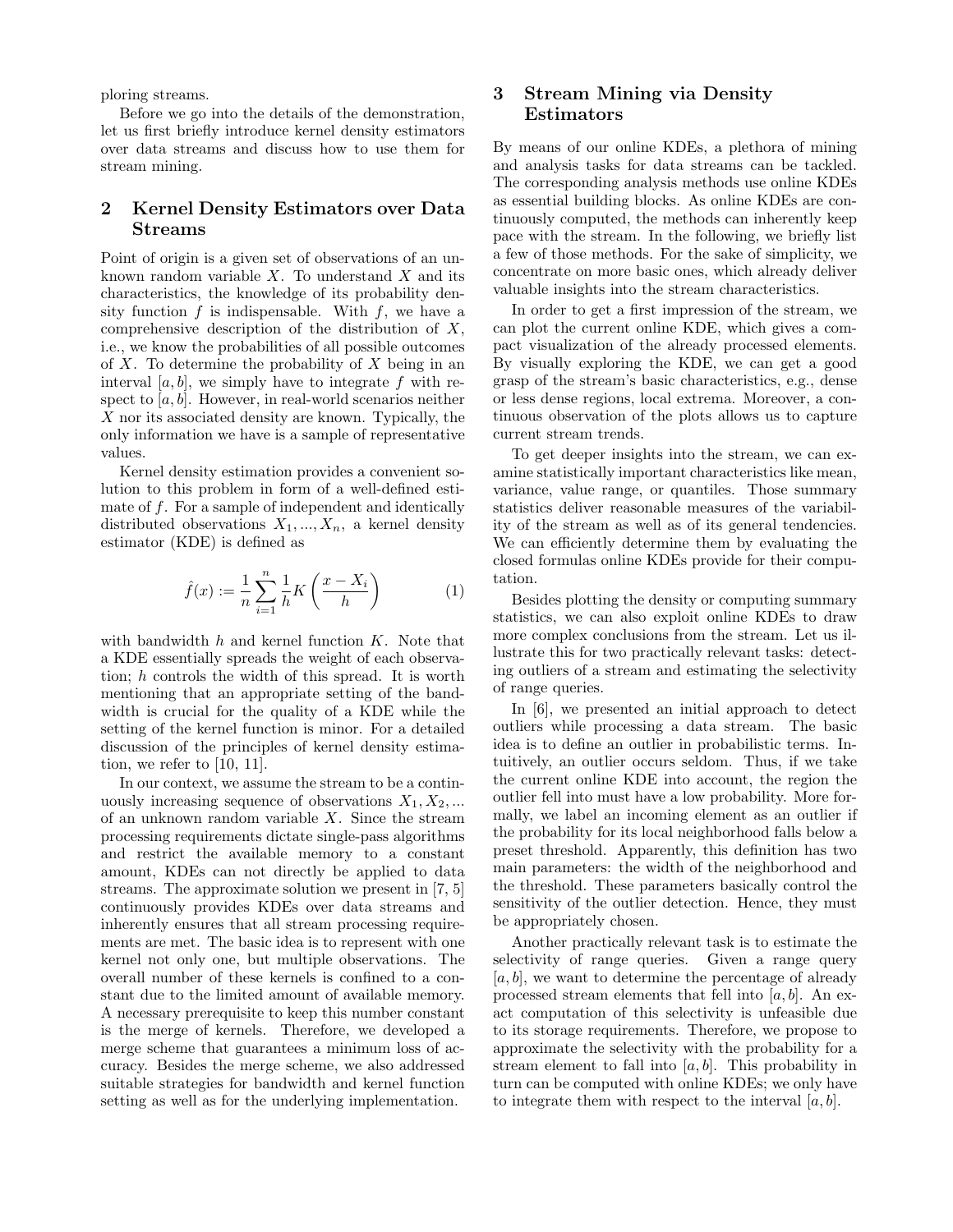### 4 Implementation in PIPES

To implement stream mining tasks based on online KDEs, we make use of PIPES, our public infrastructure for processing and exploring streams. We already demonstrated the rich functionality of PIPES as well as its implementation concepts in [9, 2, 4]. Therefore, we only give a brief summary of the implementation of online KDEs and stream mining tasks in PIPES.

On the one side, PIPES offers the essential functionality to express, implement, and run continuous queries over data streams. On the other side, PIPES offers a set of sophisticated techniques, including online KDEs, to estimate the distribution of a data stream and exploit it for a continuous stream mining.

In order to implement continuous queries or analysis techniques over data streams, we have to construct directed acyclic operator graphs. For the case of continuous queries, the nodes correspond to the physical operators implementing this query. For the case of analysis techniques, a node corresponds to a specific operator that implements the analysis functionality. The advantages of implementing an analysis technique as an operator are twofold: First, we can unify diverse analysis tasks within a single operator graph. Second, one node, i.e. one analysis technique, can serve multiple analysis techniques simultaneously. For example, we want to plot the density of a data stream and compute its summary statistics. Instead of implementing these tasks separately, we build an operator graph with the following nodes: The first node corresponds to the data source. The second node is connected to the first one and computes online KDEs. The third and fourth node are connected to the second node; one computes the summary statistics and the other one plots the current KDE.

## 5 A concrete Application

In the demonstration, we will investigate the exploitation of online KDEs against the background of a realworld scenario. As data stream within this scenario serves a time series from the Times Series Data Mining Archive of UC Riverside [8]. This archive comprises a variety of heterogeneous time series originating from diverse applications. The time series we chose describes the monitoring of vital signs of sleeping patients in a sleep laboratory. In the demonstration, we will concentrate on the monitoring of the heart rate.

The typical method to gain insight into the sleeping disorders the patients exhibit is to analyze the recorded measurements manually in a post-processing phase. On the contrary, we propose to analyze the streams online to get insights while the patient is sleeping. As discussed above, we can use online KDEs for this purpose. Specifically, we can use them to describe the long-term sleeping behavior of the patient since they rely on all processed elements. To describe the

short-term sleeping behavior, we additionally maintain a KDE over a sliding time window.

In the demonstration, we will present how to exploit both techniques for analyzing the heart rate of a sleeping patient.

#### 6 Demonstration Content

The objective of our demonstration is to convey an impression of how to use KDEs for stream mining. With respect to the sleep laboratory scenario, we will demonstrate a prototypical heart rate monitor that visualizes the online analysis of the heart rate of a sleeping patient. Besides demonstrating the monitor, we will also present the implementation of its functionality in PIPES.

#### 6.1 Heart Rate Monitor

Let us briefly describe the components of the heart rate monitor with the screenshot given in Figure 1. To refer to the components, we marked them with numbers.

The component marked with 1 displays the incoming heart rate measurements. Based on these measurements, we continuously compute two KDEs: one to analyze the short-term sleeping behavior and the other one to analyze the long-term sleeping behavior.

The KDEs for the short-term behavior base on a sliding time window over the last 10 minutes. By means of these KDEs, we compute summary statistics (3) for the current window. Additionally, we plot the current KDE  $(4)$ . In another component  $(5)$ , we observe how deep the patient sleeps (5): We partition the value range equidistantly and associate each partition with a range query. By estimating the selectivity of these range queries, we can determine whether the heart rate was high or low in the last 10 minutes.

To analyze the long-term behavior, we use online KDEs. Again, we plot the current KDE (5) and compute the according summary statistics (6). In addition to, we display the measurements labeled as outliers (7) with respect to the current KDE.

Overall, we see that we can unify a set of analysis tasks within a single monitor. By means of this monitor, a medical examiner can get a rough picture of a patient's sleep as well as more detailed insights.

#### 6.2 Implementation Details

Besides demonstrating the monitor and its features, we will also go into the details of its implementation. As Figure 1 already suggests, we implemented the functionality underlying the monitor as an operator graph in PIPES. In the demonstration, we will discuss the construction of this graph as well as the functionality implemented within the different nodes. Besides this concrete example, we will also show how the existing graph can be extended to integrate further analysis functionality.